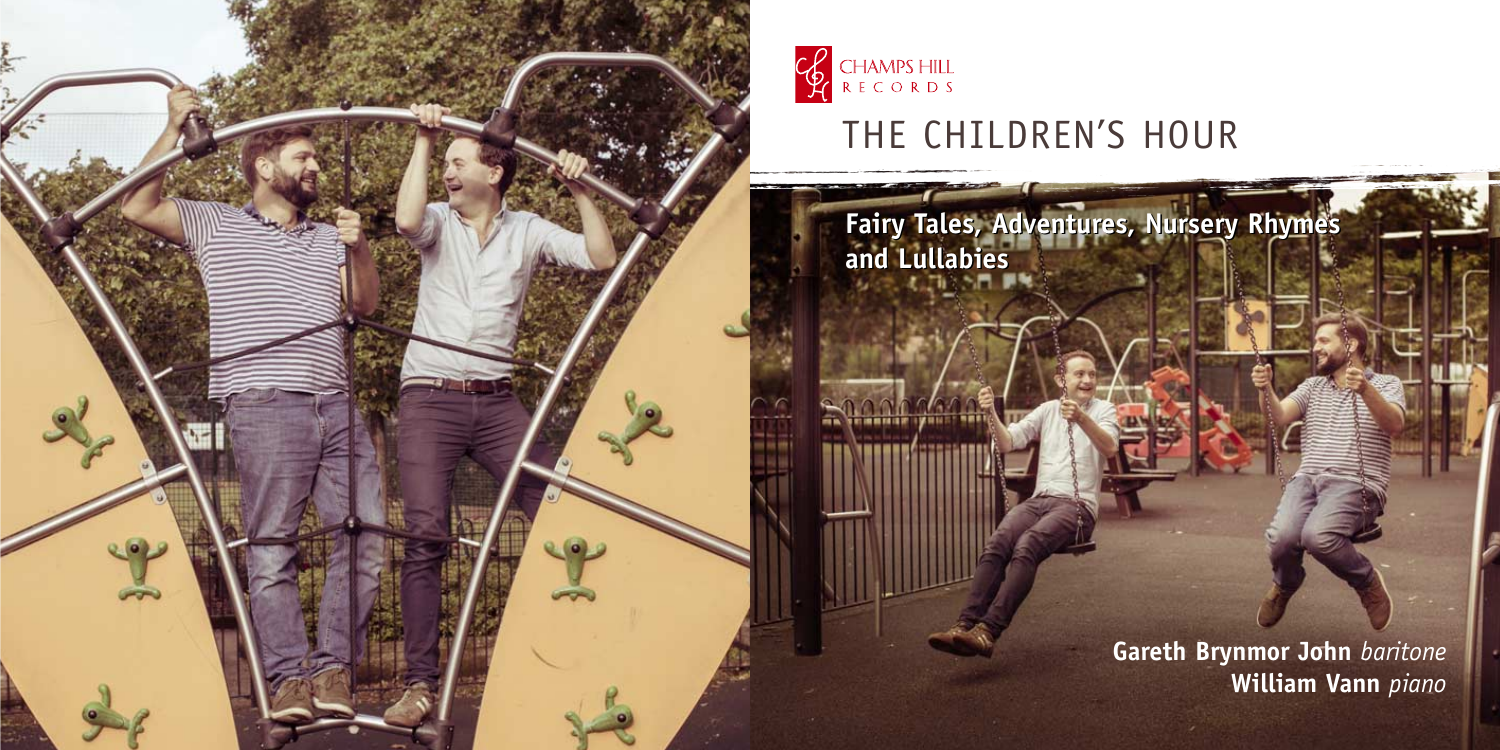# FOREWORD

Charles Ives's charmingly tender setting of Henry Wadsworth Longfellow's poem *The Children's Hour* was the inspiration for this recital of Fairy Tales, Adventures, Nursery Rhymes and Lullabies. Each of us has two young children and the patter (or, perhaps, stomping) of tiny feet is now part of the soundscape (cacophony) of our everyday lives. Our programme weaves a tapestry of childhood experience: some tales stray towards the dark and nightmarish, even going as far as death, many are deeply comic, and others are charming or immensely profound. All of them, though, contemplate the wonder of childhood that continues to nourish us as adults, either through direct experience or via our memories. Our heartfelt thanks go to Mary and David Bowerman and Alexander Van Ingen for making *The Children's Hour* a possibility and to Matthew and Dave for bringing it to life. Our thanks also to Sarah and Helen for their support and for giving birth to our children, to whom this disc is dedicated: Benjamin, Isabel, Thomas and William.

 $\lambda$ 

Punk

William Vann Gareth Brynmor John

*I hear in the chamber above me the patter of little feet, The sound of a door that is opened, and voices soft and sweet.*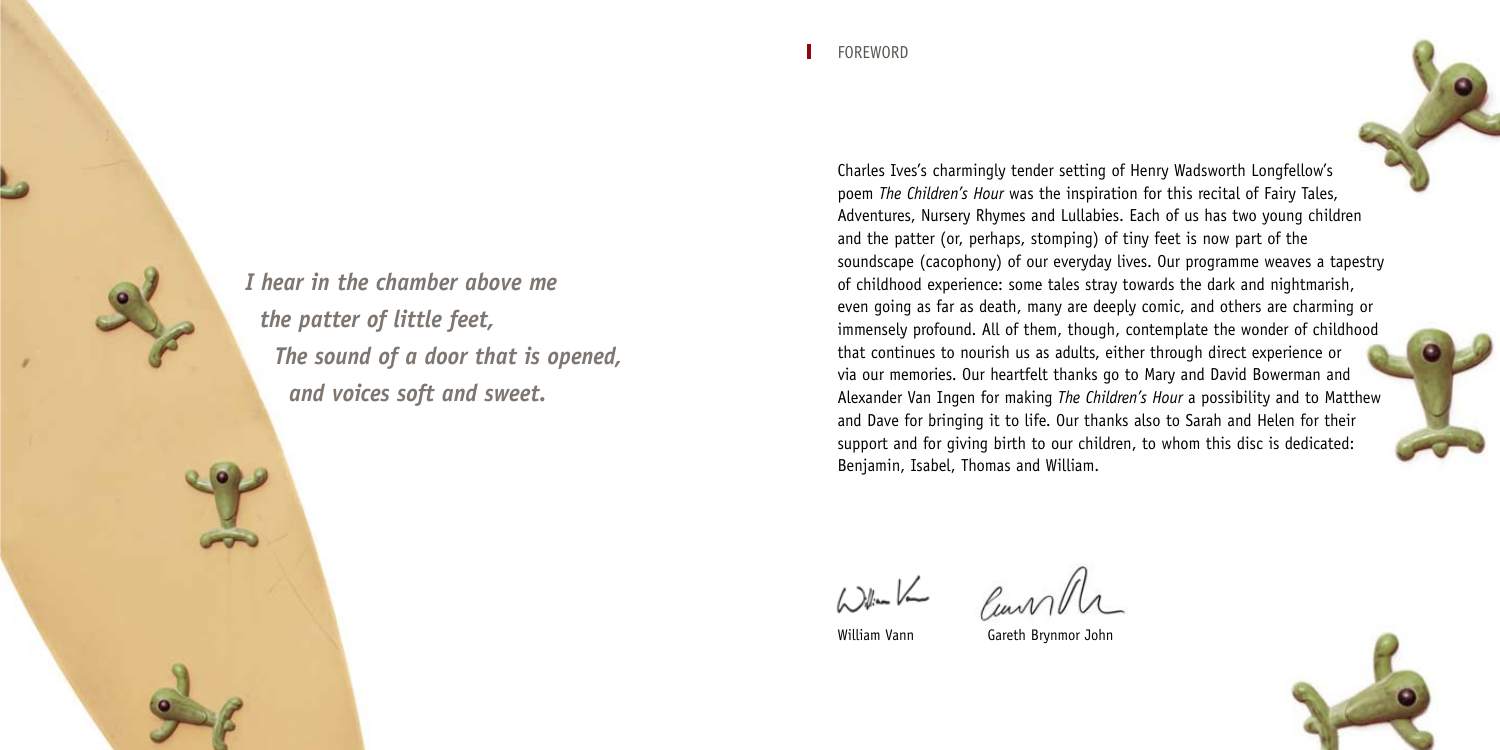# **The Children's Hour** - Charles Ives *2'16* **FAIRY TALES AND CAUTIONARY TALES Tom der Reimer** - Carl Loewe *6'18* **Erlkönig** - Franz Schubert *4'11* **Der Sandmann** - Robert Schumann *2'15* **Henry King** - Liza Lehmann *2'58* **Little Sir William** - Benjamin Britten *2'56* **Das irdische Leben** - Gustav Mahler *3'00*

#### **DAYS OUT AND ADVENTURES**

| 8 | <b>Drake's Drum</b> - Charles Villiers Stanford   | 2'53 |
|---|---------------------------------------------------|------|
|   | 9 <b>Captain Stratton's Fancy</b> - Peter Warlock | 2'00 |
|   | 10 <b>Andy Battle</b> - Herbert Howells           | 2'39 |
|   | 11 <b>Tom Sails Away</b> - Charles Ives           | 2′38 |
|   | 12 The Circus Band - Charles Ives                 | 2'17 |

# **NURSERY RHYMES**

|  | <b>Songs Before Sleep - Richard Rodney Bennett</b> |      |  |  |
|--|----------------------------------------------------|------|--|--|
|  | 13 <i>i</i> The Mouse and the Bumblebee            | 1'21 |  |  |
|  | 14 <i>ii</i> Wee Willie Winkie                     | 3'22 |  |  |
|  | 15 <i>iii</i> Twinkle, Twinkle, Little Star        | 4'02 |  |  |
|  | 16 <i>iv</i> Baby, Baby, Naughty Baby              | 1'42 |  |  |
|  | 17 $v$ As I Walked by Myself                       | 2'37 |  |  |
|  | 18 $vi$ There was an Old Woman                     | 3'13 |  |  |

# **LULLABIES AND BEDTIME**

| 19 | <b>Tired Tim</b> (from Peacock Pie) - Herbert Howells | 2'15 |
|----|-------------------------------------------------------|------|
| 20 | <b>Full moon</b> (from Peacock Pie) - Herbert Howells | 3'00 |
| 21 | Les Berceaux - Gabriel Fauré                          | 2'38 |
| 22 | <b>Nachtlied</b> - Felix Mendelssohn                  | 2'39 |
| 23 | <b>Cradle Song - Charles Ives</b>                     | 1'48 |

*Total time: 65'11*

Produced and Edited by Matthew Bennett Engineered and Mastered by Dave Rowell Playground photos by Tom Medwell Recorded on 4th – 6th June 2018 in the Music Room, Champs Hill, West Sussex, UK

Executive Producer for Champs Hill Records: Alexander Van Ingen Label Manager for Champs Hill Records: Rebecca Dixon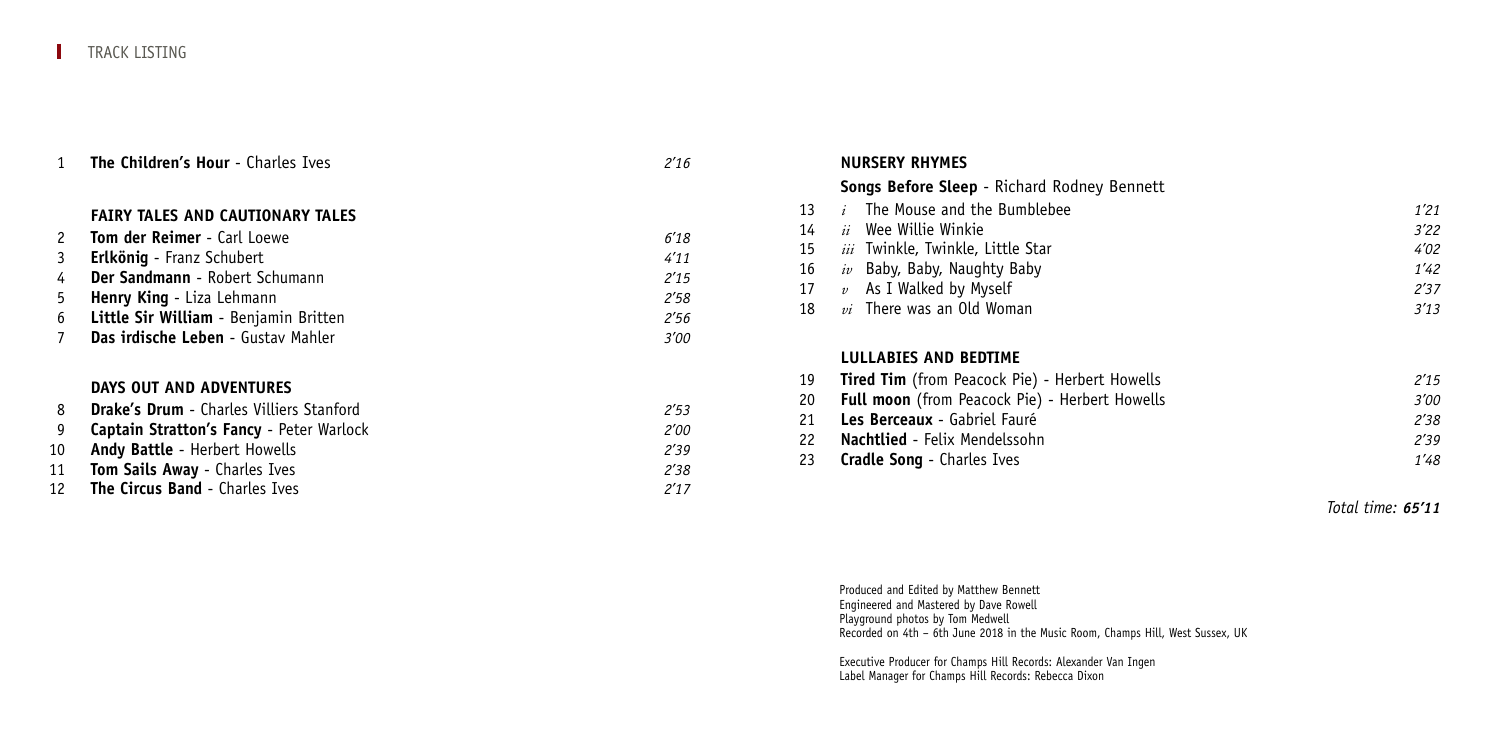# **THE CHILDREN'S HOUR**

Charles Ives's *The Children's Hour*, which gives its name to this charming CD, sets the first three stanzas of a poem by Longfellow which describes how the poet hears three young girls playing in the room above his study just before bedtime. In the seven stanzas not set by Ives we learn how the girls are 'plotting and planning together/To take me by surprise.' They eventually charge into Longfellow's study, fling their arms around him and 'almost devour' him with kisses. The poet then affectionately threatens to hold them captive 'in the round-tower of my heart'. None of this mock violence is present in Ives's gentle song – we only here the patter of the girls' feet as they clatter downstairs. Marked *adagio sostenuto*, the song conjures up that magical hour before bedtime, the voice singing a sort of hushed recitative over liquid semiquavers. Edith, by the way, was the name of the 4-year-old girl that Charles Ives and Harmony Twichell adopted in 1916 some 15 years after this song had been composed.

# **FAIRY TALES AND CAUTIONARY TALES**

Loewe's *Tom der Reimer* is a late song, composed around 1860. Theodor Fontane's poem occurs in his travel book, *Jenseits des Tweed (Beyond the Tweed)* and is based on the legend of Thomas Ercildoune, a 13th-century bard who allegedly owed his gift of prophecy to his association with the fairy queen. The prelude, unusually long for Loewe, resembles a camera focusing in on the scene, which shows us the poet being ensnared by the Queen of the Elves with whom, in the final bars, he rides away to the ringing accompaniment of her horse's jingling bells.

Goethe's *Erlkönig* appears at the beginning of *Die Fischerin*, a Singspiel written in 1782 for open-air performance at Weimar; it is sung by the heroine Dortchen, as she waits impatiently for her father and fiancé Niklas to return. Schubert magnificently conveys the eeriness of the scene in the repeated quaver octaves of the right hand and the

triplet rhythm that throbs throughout. Spaun, in his memoirs of the composer, describes his astonishment as he and Mayrhofer witnessed the gestation and birth of the great song – Schubert pacing the room, book in hand, reciting the poem, then feverishly committing the music to paper in a frenzy of inspiration.

By 1849, Clara Schumann had already given birth to five children (her first son died) and was expecting a sixth. In the previous year her husband had composed his *Album für die Jugend* and now, with the imminent birth of another baby and his own thoughts turning to music connected with childhood, Schumann set about writing his *Liederalbum für die Jugend*. One of the loveliest of the 29 songs and duets is *Der Sandmann*. Hermann Kletke's poem inspired Schumann to write a little prelude that depicts the sandman tiptoeing his way upstairs to sprinkle sand into the children's eyes. When he does so (two grains suffice) at the end of the song, the velvety semiguavers turn to minims spread over a whole bar, as sleep descends and God keeps watch.

Liza Lehmann was blessed with a keen sense of humour, and her *Nonsense Songs*, nine settings from *Alice in Wonderland*, were premiered with huge success in 1908. They were followed a year later by settings of Hilaire Belloc: Four Cautionary Tales and a Moral – 'Rebecca' (who slammed doors for fun and perished miserably), 'Jim' (who ran away from his nurse, and was eaten by a lion), 'Matilda' (who told lies, and was burned to death), 'Charles Augustus Fortescue' (who always did what was right, and so accumulated an immense fortune) and 'Henry King' (who chewed little bits of string and was early cut off in dreadful agonies). All are masterpieces of dead-pan humour, but my favourite is 'Henry King' which, according to the composer, should be sung in a snivelling manner; much overcome.

The seven songs of Britten's first volume of *Folk Song Arrangements* were all written during a six-month period on the East Coast of America while he and Peter Pears were waiting for a berth on board a ship to bring them back to England. In a letter, dated 20 October 1941, to the conductor Albert Goldberg, Britten wrote: 'I have arranged a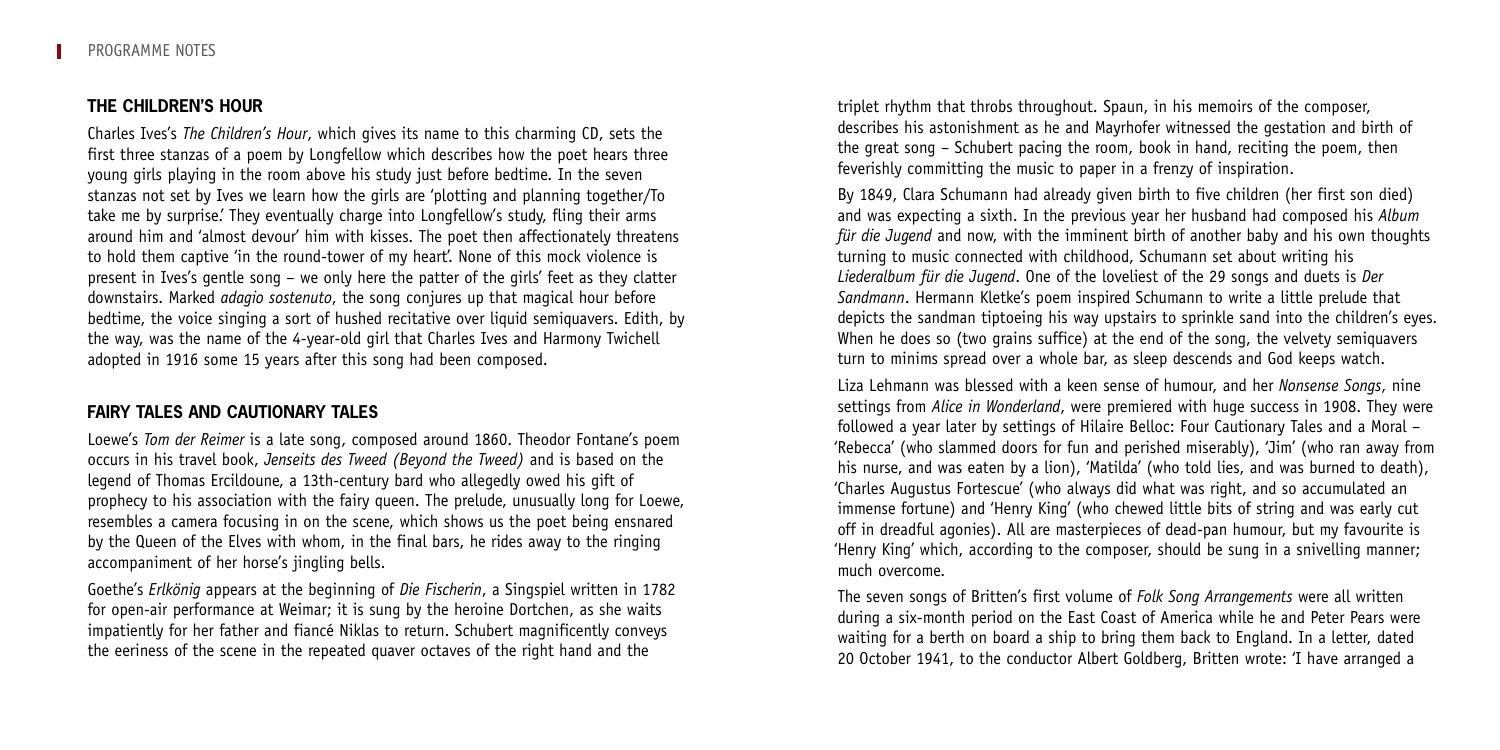few British folk songs which have been a "wow" wherever performed so far!' Each of them was dedicated to one of the composer's American friends, and the dedicatee of *Little Sir William* was William Mayer, the psychiatrist in whose Amityville home Britten and Pears stayed for most of their time in America. The original text included the line 'And the Jew's wife hath me slain' which Britten later changed to 'And the School Wife hath me slain.'

Mahler's *Das irdische Leben* tells of a child dying of starvation, while the mill grinds the corn too late. Both mother and child are given their own themes, the child's consisting of dramatic octave leaps. The mill can be heard in the oscillating *moto perpetuo* accompaniment, and in the orchestral version, the scurrying accompaniment of the strings creates a mood of extreme anguish.

# **DAYS OUT AND ADVENTURES**

Charles Villiers Stanford's *Drake's Drum* has remained Stanford's most famous song. Henry Newbolt wrote the poem on 5 December 1895, and a few weeks later in January 1896 Kaiser Wilhelm made 'a threatening move' at sea. The Royal Navy responded by launching a Special Service Squadron to oppose the Kaiser, and Newbolt felt it appropriate to send his poem to Sidney Low, Editor of the *St James's Gazette*. Low published it on 15 January, having reversed the order of the first two verses, and changed some of the dialect spelling – without consulting the poet. Nombre Diós Bay in Panama was attacked by Drake on three occasions, the last of which occurred in August 1595. Drake fell ill, died on 29 January 1596 and was buried at sea in the harbour, wrapped in a hammock with a cannonball at his head and feet. The drum was brought home and can now be seen in Buckland Abbey.

Peter Warlock's rollicking arrangement to John Masefield's *Captain Stratton's Fancy* has a folk-song feel about it, which links him with the composers of 17-century drinking

songs and the music-hall of his own era. The song was published, along with *Mr Belloc's Fancy*, in 1922 as one of *Two True Toper's Tunes to Troll with Trulls and Trollops in a Tavern*. *Captain Stratton's Fancy* bore the subtitle 'Rum', 'Mr Belloc's fancy' 'Beer'.

Herbert Howells, having published the six songs that comprise *Peacock Pie* in 1923, intended to write a second set – which never materialized. He did however work at *A Garland for de la Mare* for over 50 years, and this was eventually published in 1995. The final song, *Andy Battle*, tells of the adventures that Andy experiences at sea. The idiosyncratic marking is *come storiella* – 'like a little story'. But 'storiella' is also a 'fib', a 'lie' – so we are perhaps invited to take the catastrophic events that befall Andy with a pinch of salt. The poem comes from the 'Places and People' section of *Peacock Pie*. De la Mare was Herbert Howells's favourite poet, and they became lifelong friends: of Howells's 80 or so songs, 25 are settings of de la Mare, and although the most celebrated is *King David* (Howells said: 'I'm prouder to have written 'King David' than almost anything else of mine.'), there are other de la Mare settings that run it close.

*Tom Sails Away* is the third song of a group entitled *Three Songs of War*, and was composed a year before the First World War ended. This poignant music recalls a series of intimate family memories that are clouded by the departure of Ives's brother Tom to fight for freedom. Ives's own text runs: 'In freedom's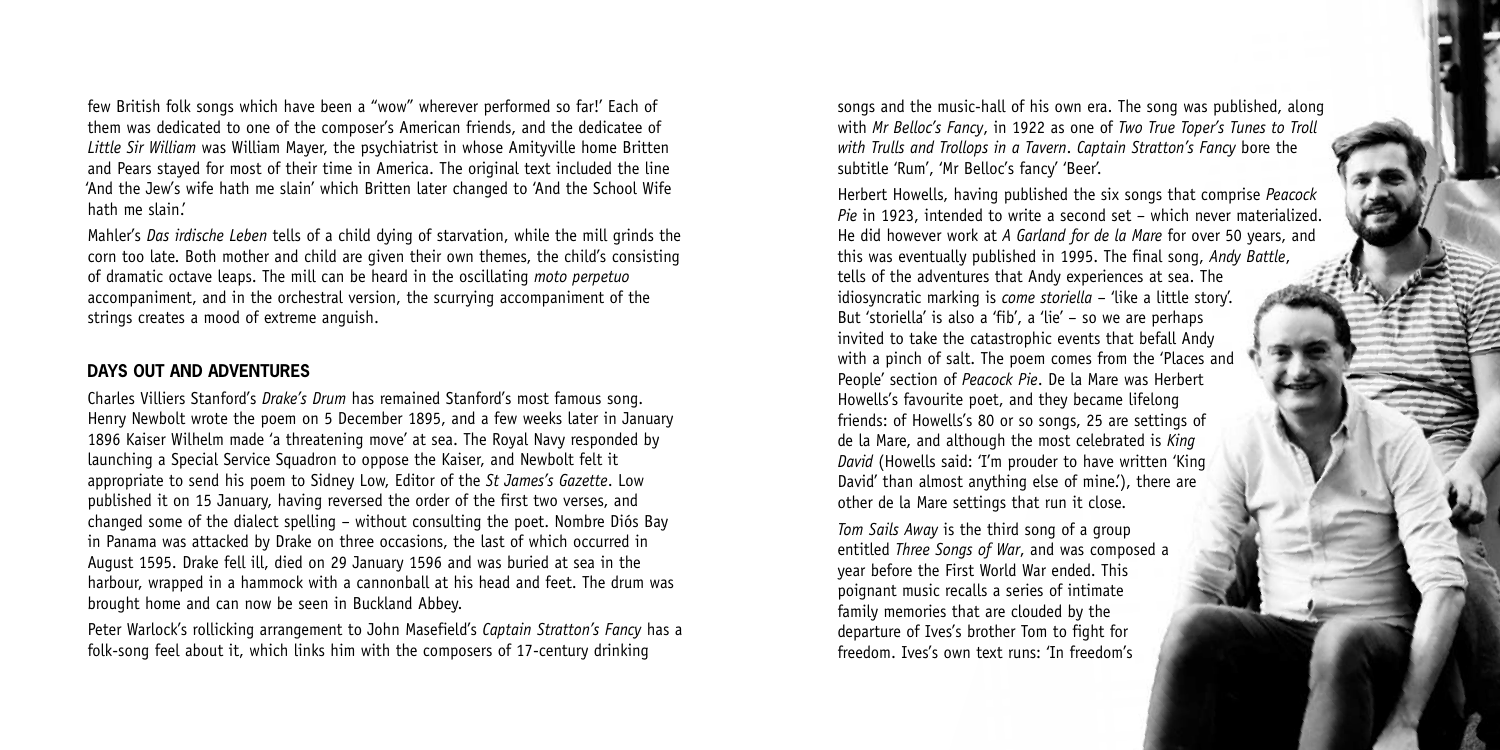cause Tom sailed away', and the music, marked *ff* and *marcato*, suddenly breaks free from the impressionistic texture of the song's opening, as Ives quotes the war tune 'Over there'. The music is based on a rejected sketch for Ives's own Third Violin Sonata. The circus band (1894) also started life as an instrumental piece, this time a quickstep march for band or piano. The song conveys a young lad's excitement at watching a circus parade, and Ives clearly had fun in illustrating how certain members of the band were consistently out of step!

# **NURSERY RHYMES**

Richard Rodney Bennett's *Songs before Sleep*, commissioned from BBC Radio 3 and the Royal Philharmonic Society for Jonathan Lemalu, were composed in 2002 and first performed with Lemalu and Michael Hampton in Wilton's Music Hall in June 2003 as part of the Spitalfields Festival. The idea of taking the texts from the *Oxford Dictionary of Nursery Rhymes*, edited by Iona and Peter Opie, came from Bennett's sister Meg Peacocke. Bennett composed original vocal settings for all the poems, even those associated with traditional melodies. These songs manage to combine considerable rhythmic sophistication with a child-like simplicity, that is somewhat diminished in the slightly later string arrangement (premiered by Christopher Maltman, with John Wilson conducting the Britten Sinfonia, at the Bury St Edmunds Festival in May 2004).

# **LULLABIES AND BEDTIME**

Gareth Brynmor John and William Vann begin their final group with two songs from Howells's *Peacock Pie*. *Tired Tim* is marked, appropriately for a line such as 'Too tired to yawn, too tired to sleep', languid. *Full Moon* is a delectable nocturne in which the vocal line floats over an *ostinato* of bare 5ths, as Dick watches the full moon shine through his bedroom window.

Fauré's *Les Berceaux* was composed in 1879 when he had broken off his relationship with Marianne Viardot. Earlier in the same year he had confided to Mme Clerc that he had been going through a crisis for some time but didn't know what lay behind it. It is one of his most sombre songs, and has a vocal range of a 13th (from low A flat to high F) that is greater than that of any other Fauré song. The poet Sully Prudhomme, largely forgotten today, pipped Leo Tolstoy to the post in the 1901 Nobel Prize for Literature for 'the lofty idealism and artistic perfection' of his work.

Mendelssohn, writing to Charlotte Moscheles on 9 October 1847, described his mood as 'grau in grau' – grey on grey. Fanny, his dearly loved sister, had died on May 14, and her death unleashed in him a storm of anguish that we can hear in the F minor String Quartet and three of the songs from Opus 71: *Auf der Wanderschaft* (July 27), *An die Entfernte* (September 22) and *Nachtlied* (October 1). Transience is the theme in the first two stanzas of this lovely song: Death the Reaper will overnight snatch away your nearest and dearest. In the third stanza, however, the music rises to a climax of remarkable breadth, as God brings solace to the bereaved: despite his suffering, the poet is moved to praise Him as the nightingale bursts into song. Hermann von Eichendorff in the biography of his father Joseph (page 931) tells us that the song was sung to Mendelssohn as he lay on his death bed.

Gareth and Will end this recital, fittingly, with a cradle song. Marked *sognando* and slowly and with an even sway, Ives's song sets a poem by Augusta L. Ives, a distant relative. Composed in 1919, a year after he had suffered a serious heart attack, it is one of his last works.

*Richard Stokes*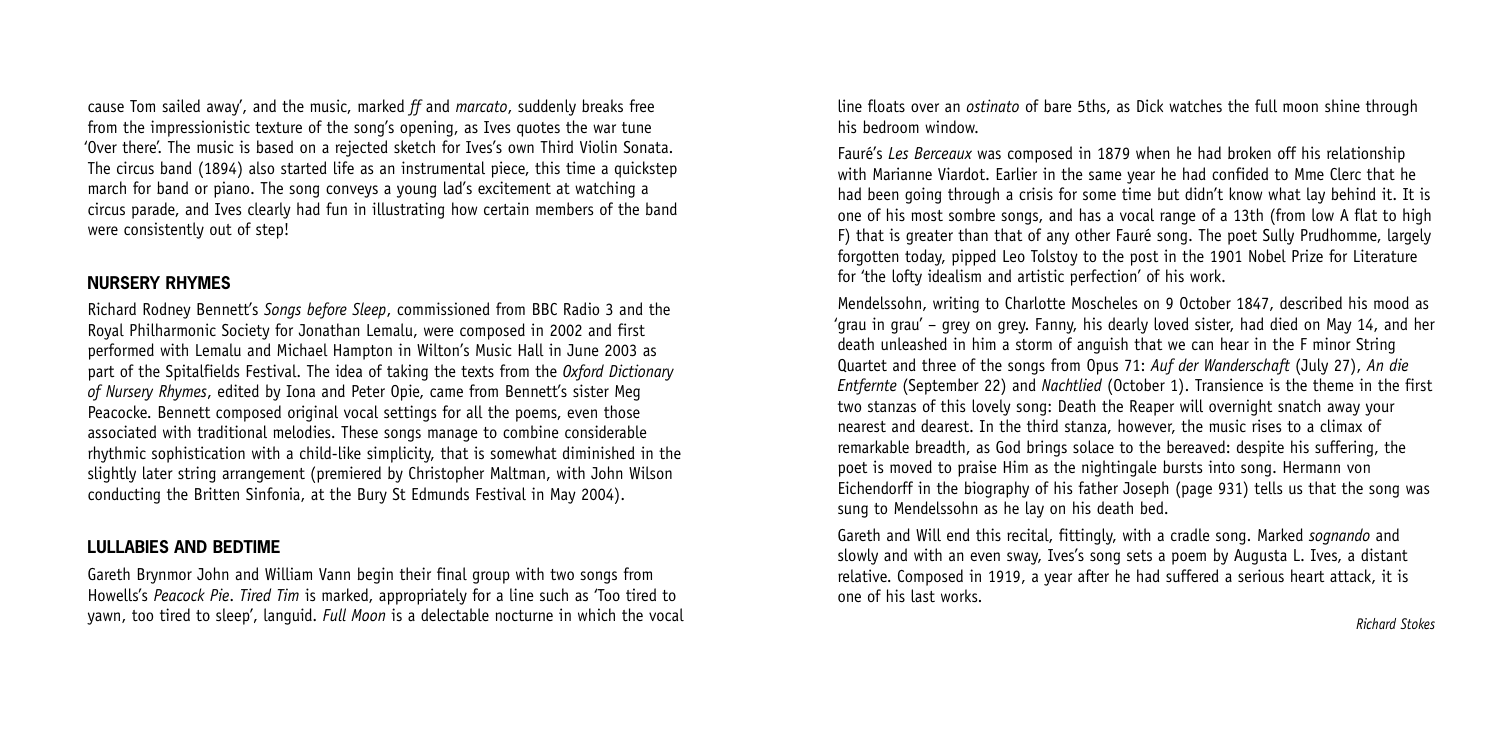

Photograph: Robert Workman

Photograph: Robert Workman

# **Gareth Brynmor John** baritone

Winner of the Kathleen Ferrier Award, baritone Gareth Brynmor John studied at Cambridge, the Royal Academy of Music where he won the Patrons' Award, and the National Opera Studio where he was supported by the Royal Opera House. He made his debut with Welsh National Opera singing Schaunard / *La Bohème* and went on to sing Masetto / *Don Giovanni*, Eugene Onegin, Papageno / *Die Zauberflöte* and Robert / *Les Vepres Siciliennes* all for Welsh National Opera. Other roles include Servilio / Lucio Papirio Dittatore at the Buxton Festival, and Ishmeron / *The Indian Queen* with Opéra de Lille under Emmanuelle Haïm. Concert performances

include *Elijah* at Birmingham Town Hall; *Carmina Burana* with the Bach Choir at the Royal Festival Hall, and at the Barbican; Handel's *Messiah* and Faure's *Requiem* at the Royal Albert Hall, Dream of *Gerontius* with the Leeds Philharmonic Chorus, Brahms' *Requiem* with the Bournemouth Symphony Orchestra, Stanford *Missa via Victrix* with the BBC National Orchestra of Wales and The Kingdom with the BBC Philharmonic Orchestra and at Ely Cathedral, various concerts with the Royal Philharmonic Orchestra and the Mozart *Requiem* with the Hong Kong Philharmonic Orchestra.

Gareth has given song recitals across the UK, including at St John's Smith Square, Wigmore Hall, Barber Institute, King's Place, King's Lynn Festival, North Norfolk Music Festival, Ludlow Festival of Song, Haddo Festival, Wallace Collection, Bath International Festival, Buxton Festival and at the Oxford Lieder and Leeds Lieder festivals.

# **William Vann** piano

This is William Vann's second disc for Champs Hill, and he is delighted to return to a label of which he is very fond. Born in Bedford, he was a Chorister at King's College, Cambridge, and a Music Scholar at Bedford School. He subsequently read law and took up a choral scholarship at Gonville and Caius College, Cambridge, where he was taught the piano by Peter Uppard, and studied piano accompaniment at the Royal Academy of Music with Malcolm Martineau and Colin Stone. A multiple-prize-winning and critically acclaimed conductor and accompanist, he is equally at home on the podium or at the piano and he has collaborated across the world with a vast array of singers, instrumentalists and orchestras. His discography includes recordings with Albion, Champs Hill, Chandos, Delphian, Etcetera, Navona and SOMM. He is the Director of Music at the Royal Hospital, Chelsea, the founder of the London English Song Festival, an

Associate of the RAM, a Fellow of the Royal College of Organists, a Trustee of the Ralph Vaughan Williams Society and a Freeman of the Worshipful Company of Musicians.

#### **williamvann.com**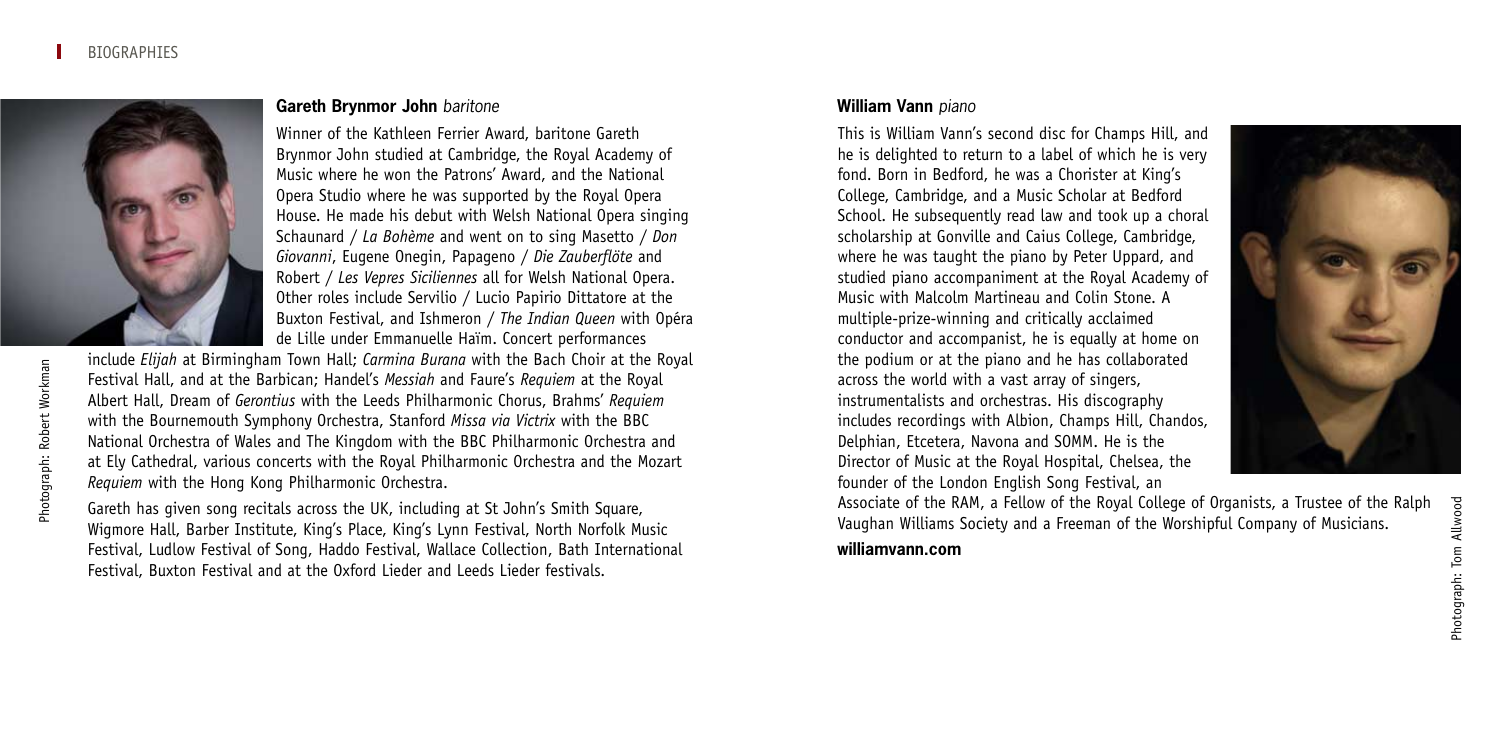#### SONG LYRICS

Champs Hill Records regrets that it is unable to reproduce the texts of tracks 5, 9, 10, 11, 12, 19, 20 due to copyright.

#### 1 **The Children's Hour**  Charles Ives

Between the dark and the daylight, When the night is beginning to lower. Comes a pause in the day's occupations, That is known as Children's Hour.

I hear in the chamber above me The patter of little feet, The sound of a door that is opened And voices soft and sweet.

From my study I see in the lamplight Descending the broad hall stair, Grave Alice, and laughing Allegra And Edith with golden hair.

*Henry Wadsworth Longfellow (1807–1882)*

# **FAIRY TALES AND CAUTIONARY TALES**

#### 2 **Tom der Reimer**  Carl Loewe

Der Reimer Thomas lag am Bach, Am Kieselbach bei Huntly Schloß. Da sah er eine blonde Frau, Die saß auf einem weißen Roß.

Sie saß auf einem weißen Roß, Die Mähne war geflochten fein, Und hell an jeder Flechte hing Ein silberblankes Glöckelein.

Und Tom der Reimer zog den Hut Und fiel auf's Knie, er grüßt und spricht: "Du bist die Himmelskönigin! Du bist von dieser Erde nicht!"

Die blonde Frau hät an ihr Roß: "Ich will dir sagen, wer ich bin; Ich bin die Himmelsjungfrau nicht, Ich bin die Elfenkönigin!

.Nimm deine Harf und spiel und sing Und laß dein bestes Lied erschalln! Doch wenn du meine Lippe küßt, Bist du mir sieben Jahr verfalln!"

"Wohl! sieben Jahr, o Königin, Zu dienen dir, es schreckt mich kaum!" Er küßte sie, sie küßte ihn Ein Vogel sang im Eschenbaum.

"Nun bist du mein, nun zieh mit mir, Nun bist du mein auf sieben Jahr." Sie ritten durch den grünen Wald, Wie glücklich da der Reimer war!

Sie ritten durch den grünen Wald Bei Vogelsang und Sonnenschein, Und wenn sie leicht am Zügel zog, So klangen hell die Glöckelein.

*Theodor Fontane (1819–1898)*

#### **Tom the Rhymer**

*Thomas Rhymer lay by the burn, The pebble burn by Huntly Castle When he beheld a fair lady Sitting on a white steed.*

*She was sitting on a white steed Whose mane was finely braided, And brightly shining from each braid There hung a tiny silver bell.*

*And Thomas Rhymer doffed his hat And dropped on one knee, and greets her thus: 'You must be the Queen of Heaven! You are not of this earth!'*

*The fair lady reins in her steed: 'I shall tell you who I am; I am not the Queen of Heaven, I am the Queen of the Elves.*

*Take up your harp and play and sing And let your finest song be heard, But if you ever kiss my lips, You shall serve me for seven years.'*

*'To serve you, O queen, for seven years, Shall scarcely frighten me!' He kissed her, she kissed him, A bird sang in the ash tree.*

*'Now you are mine, now come with me, Now you are mine for seven years!' They rode through the green wood, How happy now the Rhymer was.*

*They rode through the green wood, The birds sang, the sun shone, And when she lightly pulled the reins, The little bells rang brightly.*

#### 3 **Erlkönig**  Franz Schubert

Wer reitet so spät durch Nacht und Wind? Es ist der Vater mit seinem Kind; Er hat den Knaben wohl in dem Arm, Er faßt ihn sicher, er hält ihn warm.

Mein Sohn, was birgst du so bang dein Gesicht? – Siehst, Vater, du den Erlkönig nicht? Den Erlenkönig mit Kron' und Schweif? Mein Sohn, es ist ein Nebelstreif. –

"Du liebes Kind, komm, geh mit mir! Gar schöne Spiele spiel' ich mit dir; Manch' bunte Blumen sind an dem Strand; Meine Mutter hat manch gülden Gewand." –

Mein Vater, mein Vater, und hörest du nicht, Was Erlenkönig mir leise verspricht? – Sei ruhig, bleibe ruhig, mein Kind; In dürren Blättern säuselt der Wind. –

"Willst feiner Knabe, du mit mir gehn? Meine Töchter sollen dich warten schön; Meine Töchter führen den nächtlichen Reihn, Und wiegen und tanzen und singen dich ein."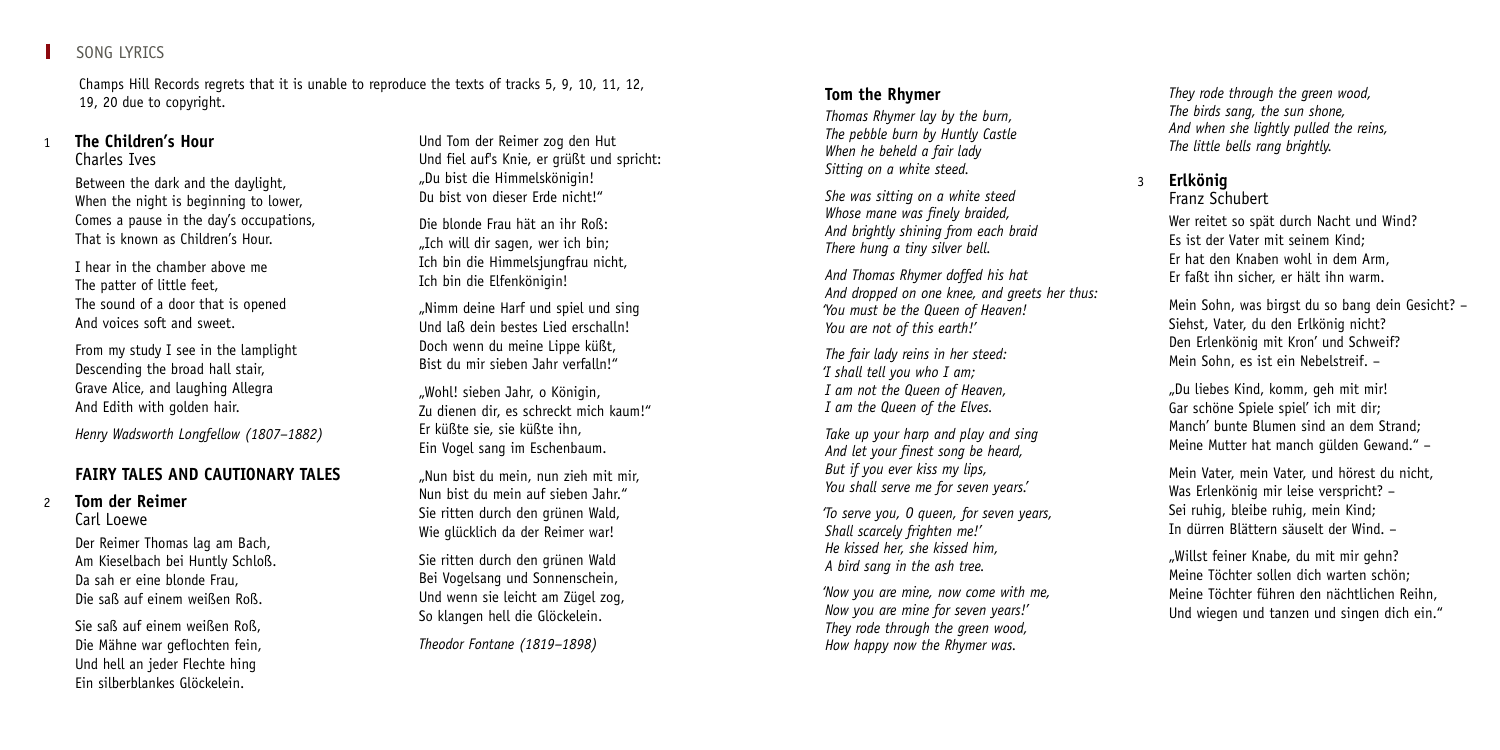Mein Vater, mein Vater, und siehst du nicht dort Erlkönigs Töchter am düstern Ort? – Mein Sohn, mein Sohn, ich seh' es genau; Es scheinen die alten Weiden so grau. –

"Ich liebe dich, mich reizt deine schöne Gestalt; Und bist du nicht willig, so brauch' ich Gewalt." – Mein Vater, mein Vater, jetzt faßt er mich an! Erlkönig hat mir ein Leids getan! –

Dem Vater grauset's, er reitet geschwind, Er hält in den Armen das ächzende Kind, Erreicht den Hof mit Müh' und Not; In seinen Armen das Kind war tot.

*Johann Wolfgang von Goethe (1749–1832)*

#### **Erlking**

*Who rides so late through night and wind? It is the father with his child; He has the boy safe in his arms, He holds him close, he keeps him warm.*

*'My son, why hide your face in fear?' 'Can't you see the Erlking, father? The Erlking with his crown and robe?' 'My son, it is a streak of mist.'*

*'You sweetest child, come go with me! Wondrous games I'll play with you; Many pretty flowers grow on the shore, My mother has many a garment of gold.'*

*'Father, O father, can't you hear The Erlking's whispered promises?' 'Be calm, stay calm, my child, The wind is rustling in withered leaves.'* *'Won't you come with me, fine boy? My daughters shall take good care of you; My daughters lead the nightly dance, And will rock and dance and sing you to sleep.'*

*'Father, O father, can't you see The Erlking's daughters there in the gloom?' 'My son, my son, I can see quite clearly: It's the old willows gleaming so grey.'*

*'I love you. Your beautiful figure excites me; And if you're not willing, I'll take you by force.' 'Father, O father, he's seizing me now! The Erlking has done me harm!'*

*The father shudders, swiftly he rides, With the groaning child in his arms, With a final effort he reaches home – The child lay dead in his arms.*

# 4 **Der Sandmann**

Robert Schumann

Zwei feine Stieflein hab ich an Mit wunderweichen Söhlchen dran, Ein Säcklein hab ich hinten auf, Husch, trippl' ich rasch die Trepp hinauf. Und wenn ich in die Stube tret, Die Kinder beten ihr Gebet, Von meinem Sand zwei Körnelein Streu ich auf ihre Äugelein, Da schlafen sie die ganze Nacht In Gottes und der Englein Wacht. Von meinem Sand zwei Körnelein Streut' ich auf ihre Äugelein:

Den frommen Kindern soll gar schön Ein froher Traum vorübergehn. Nun risch und rasch mit Sack und Stab Nur wieder jetzt die Trepp hinab! Ich kann nicht länger müßig stehn, Muß heut noch zu gar vielen gehn. Da nickt ihr schon und lacht im Traum, und öffnete doch mein Säcklein kaum.

*Hermann Kletke (1813–1886)*

# **The Sandman**

*I wear two little soft boots With marvellously soft little soles; I carry a little sack on my back, In a flash I slip upstairs. And when I step into their room The children are saying their prayers: I sprinkle on their little eyes Two little grains of my sand, Then they sleep all night long, Watched over by God and angels. I've sprinkled on their little eyes Two little grains of my sand: For all good children Ought to have happy dreams. Quick as a flash with sack and wand I steal downstairs again. I can't afford to linger longer, There are many more to visit tonight; They're nodding and smiling in their dreams, Yet I hardly opened my sack at all.*

#### 6 **Little Sir William**  Benjamin Britten

Easter day was a holiday Of all the days in the year, And all the little schoolfellows Went out to play But Sir William was not there.

Mamma went to the School Wife House And knocked at the ring, Saying, "Little Sir William if you are there, Pray let your mother in."

The School Wife open'd the door And said "He is not here today. He is with the little schoolfellows Out on the green Playing some pretty play."

Mamma went to the Boyne water That is so wide and deep, saying, "Little Sir William if you are there, Oh pity your mother's weep."

"How can I pity your weep, mother And I so long in pain? For the little penknife Sticks close to my heart And the School Wife hath me slain.

Go home, go home my mother dear, And prepare my winding sheet, For tomorrow morning before eight o'clock, You with my body shall meet.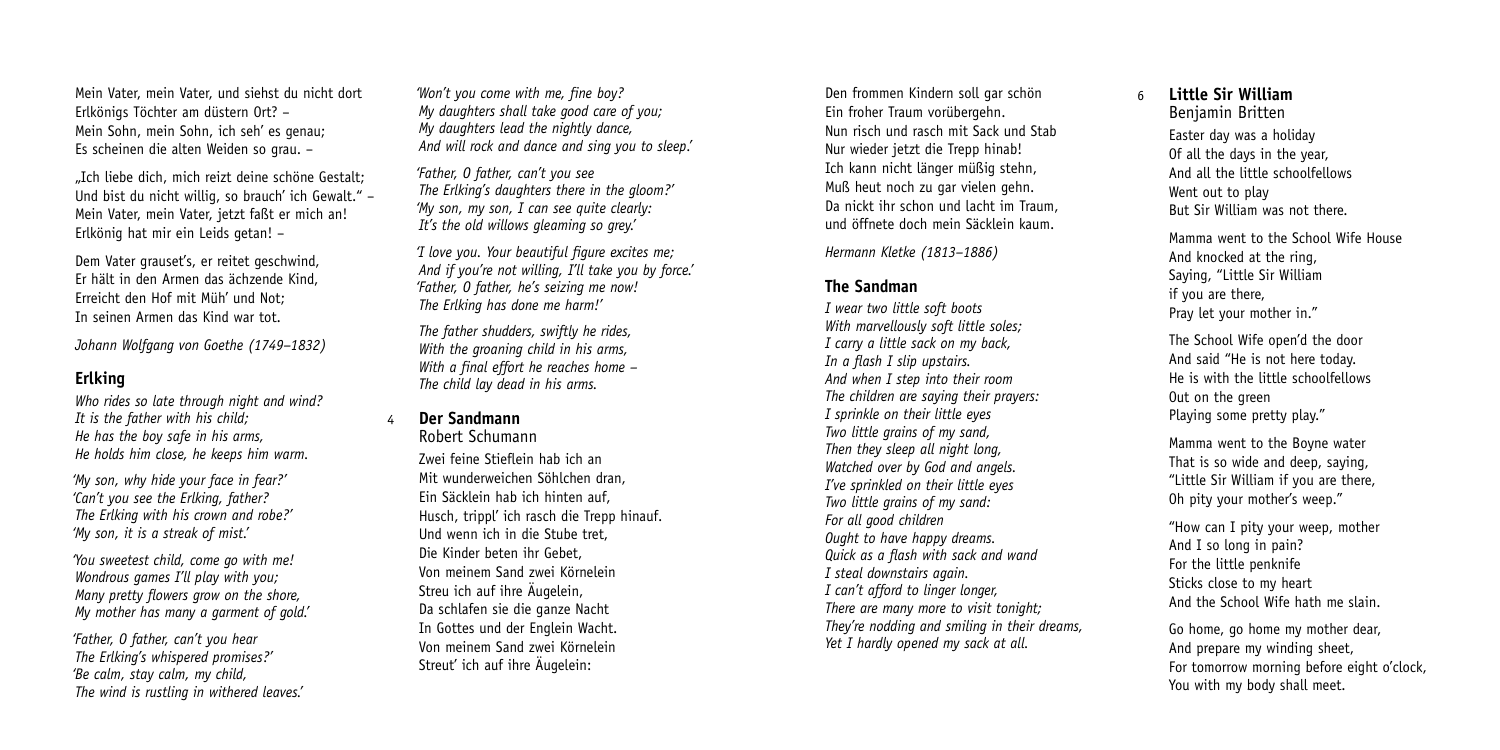And lay my prayer book at my head, And my grammar at my feet, That all the little schoolfellows as they pass by May read them for my sake."

*Anon.*

#### 7 **Das irdische Leben**  Gustav Mahler

"Mutter, ach Mutter! es hungert mich, Gib mir Brot, sonst sterbe ich." "Warte nur, mein liebes Kind, Morgen wollen wir ernten geschwind!"

Und als das Korn geerntet war, Rief das Kind noch immerdar: "Mutter, ach Mutter! es hungert mich, Gib mir Brot, sonst sterbe ich." "Warte nur, mein liebes Kind, Morgen wollen wir dreschen geschwind."

Und als das Korn gedroschen war, Rief das Kind noch immerdar: "Mutter, ach Mutter! es hungert mich, Gib mir Brot, sonst sterbe ich." "Warte nur, mein liebes Kind, Morgen wollen wir backen geschwind."

Und als das Brot gebacken war, Lag das Kind auf der Totenbahr.

*Anon., ed. Achim von Arnim (1781 –1831) & Clemens Maria Brentano (1778 –1842)*

# **Life on Earth**

*Mother, ah mother, I am starving. Give me bread or I shall die. Wait, only wait, my beloved child! Tomorrow the reaping will be swiftly done.* 

*And when at last the corn was reaped, Still the child kept on crying: Mother, ah mother, I am starving, Give me bread or I shall die. Wait, only wait, my beloved child! Tomorrow the threshing will be swiftly done.* 

*And when at last the corn was threshed, Still the child kept on crying: Mother, ah mother, I am starving. Give me bread or I shall die. Wait, only wait, my beloved child! Tomorrow the baking will be swiftly done.*

*And when at last the bread was baked, The child lay dead upon the bier.*

# **DAYS OUT AND ADVENTURES**

#### 8 **Drake's Drum**

Charles Villiers Stanford Drake he's in his hammock and a thousand

miles away,

(Captain, art thou sleeping there below?) Slung atween the round shot in Nombre Dios Bay,

And dreaming all the time of Plymouth Hoe. Yonder looms the Island, yonder lie the ships,



With sailor-lads a-dancing heel-an'-toe, And the shore-lights flashing, and the night-tide dashing, He sees it all so plainly as he saw it long ago. Drake he was a Devon man, an' ruled the Devon seas, (Captain, art thou sleeping there below?) Roving tho' his death fell, he went with heart at ease, And dreaming all the time of Plymouth Hoe. "Take my drum to England, hang it by the shore, Strike it when your powder's running low; If the Dons sight Devon, I'll quit the port o' Heaven, And drum them up the Channel as we drummed them long ago." Drake he's in his hammock till the great Armadas come, (Captain, art thou sleeping there below?)

Slung atween the round shot, listening for the drum, And dreaming all the time of Plymouth Hoe.

Call him on the deep sea, call him up the Sound,

Call him when you sail to meet the foe; Where the old trade's plying and the old flag flying

They shall find him ware and waking, as they found him long ago!

*Henry Newbolt (1862 –1938)*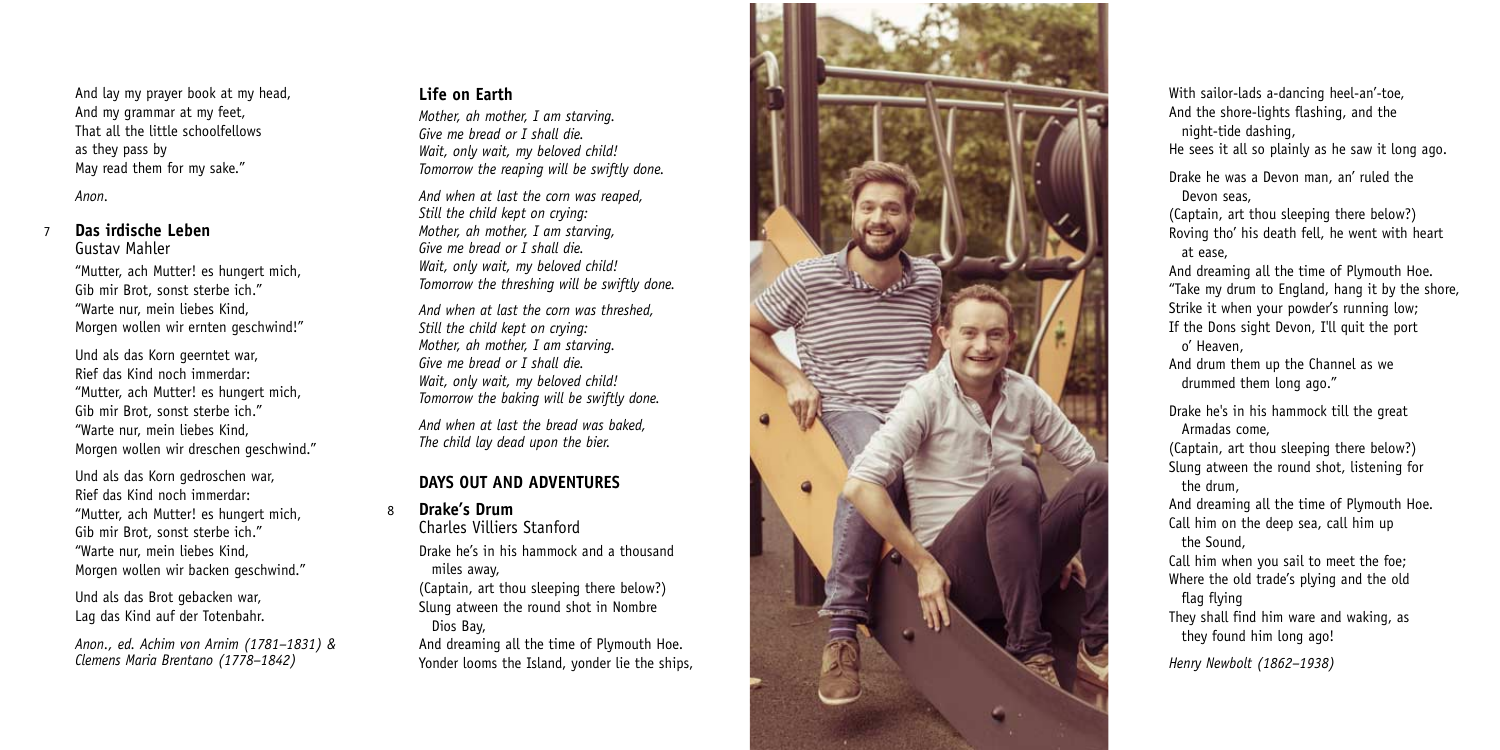# **NURSERY RHYMES**

**Songs before Sleep**  Richard Rodney Bennett

#### 13 1 **The Mouse and the Bumblebee**

A cat came fiddling out of a barn, With a pair of bagpipes under her arm. She could sing nothing but fiddle-de-dee, The mouse shall marry the bumblebee. Pipe, cat, dance, mouse! We'll have a wedding at our good house.

Fiddle-de-dee, fiddle-de-dee, The mouse has married the bumblebee. They went to church and married was she, The mouse has married the bumblebee.

The cat came fiddling out of the barn, With a pair of bagpipes under her arm. She sang nothing but fiddle-de-dee, Which worried the mouse and the bumblebee. Puss began purring, the mouse ran away, And the bee flew off with a loud huzza!

#### $14<sub>1</sub>$ 2 **Wee Willie Winkie**

Wee Willie Winkie runs through the town, Upstairs and downstairs in his nightgown. Rapping at the window, crying at the lock, Are the children in bed, for it's now ten o'clock.

Hey, Willie Winkie, are you coming in? The cat's singing quiet songs to the sleeping hen, The dog's sprawled across the floor, and doesn't give a cheep, But here's a wakeful laddie that will not fall asleep. Anything but sleep you rogue! glowering like the moon, Rattling in an iron mug with an iron spoon, Rumbling, tumbling roundabout, crowing like a cock, Squealing like I-don't-know-what, waking sleeping folk. Hey, Willie Winkie, the child's in a creel, Scrambling off its mother's knee like a very eel, Tugging at the cat's ear and spoiling all her dreams, Hey, Willie Winkie see, here he comes! Weary is the mother that has a wakeful bairn, A wee wilful mischief that can't be left alone, That battles every night with sleep before he'll close an eye,

But a kiss from off his rosy lips gives strength anew to me.

#### 15 3 **Twinkle, Twinkle, Little Star** Twinkle, twinkle, little star, How I wonder what you are!

Up above the world so high, Like a diamond in the sky.

When the blazing sun is gone. When he nothing shines upon, Then you show your little light, Twinkle, twinkle all the night.

When the traveller in the dark Thanks you for your tiny spark, He could not see which way to go If you did not twinkle so.

In the dark blue sky you keep, And often through my curtains peep, For you never shut your eye, 'Till the sun is in the sky.

As your bright and tiny spark Lights the traveller in the dark, Though I know now what you are, Twinkle, twinkle, little star.

*Jane Taylor (1783 –1824)* 

#### 16 4 **Baby, Baby, Naughty Baby** Baby, baby, naughty baby, Hush, you squalling thing, I say. Peace this moment, peace or maybe Bonaparte will pass this way.

Baby, baby he's a giant, Tall and black as Rouen steeple. And he breakfasts, dines, rely on it, Every day on naughty people.

Baby, baby, if he hears you, As he gallops past the house. Limb from limb at once he'll tear you, Just as pussy tears a mouse.

And he'll beat you, beat you, beat you, And he'll beat you all to pap, And he'll eat you, eat you, eat you, snap, snap, snap.

# 17 5 **As I Walked by Myself**

As I walked by myself And talked to myself, Myself said unto me, Look to thyself, Take care of thyself, For nobody cares for thee.

I answered myself, And said to myself In the selfsame repartee, Look to thyself, Or not to thyself, The selfsame thing will be.